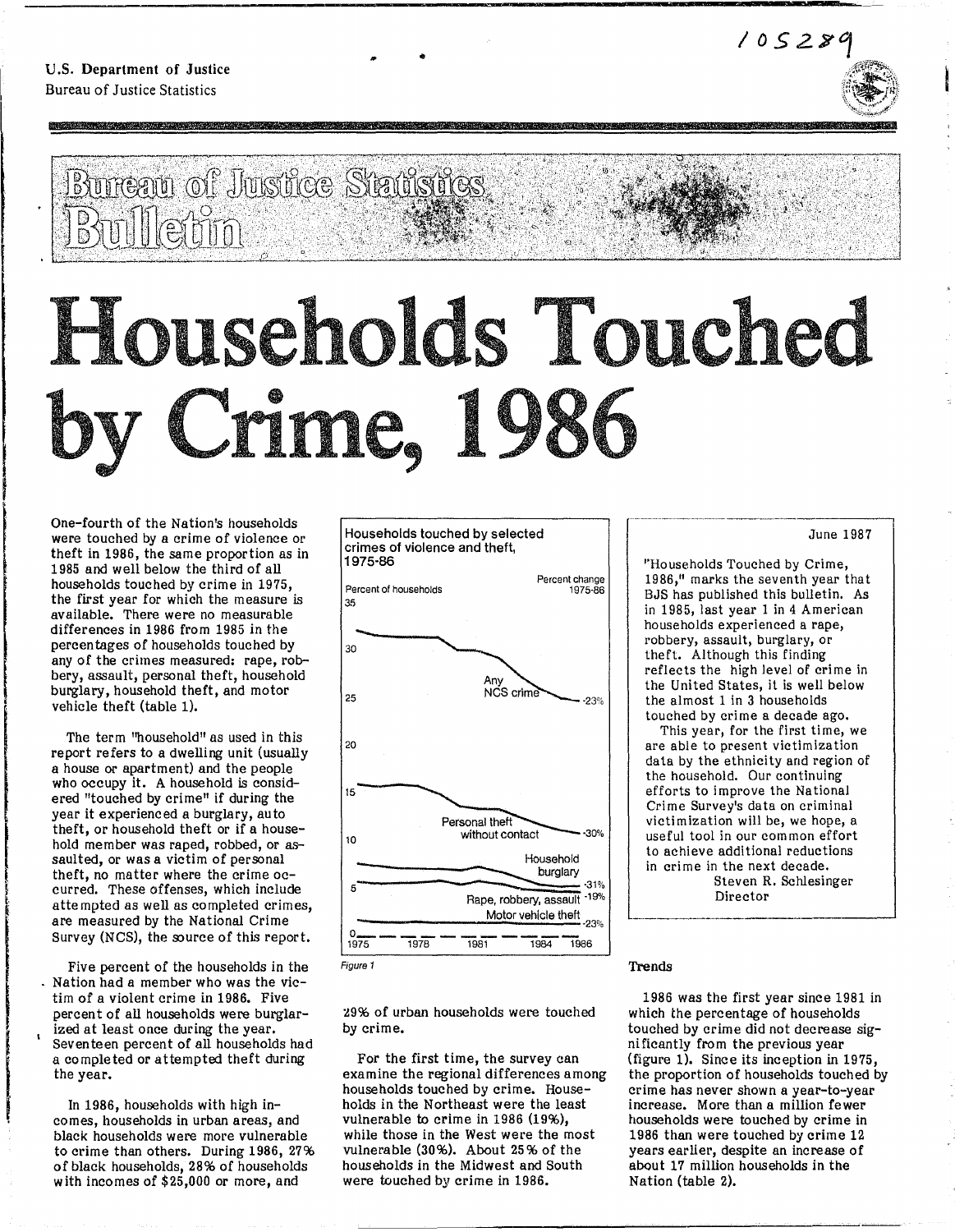#### Table 1. Households touched by crime, 1986 and relative percent change since 1985

|                                               |               | 1985      | 1986                                     | Relative |          |  |
|-----------------------------------------------|---------------|-----------|------------------------------------------|----------|----------|--|
|                                               | <b>Number</b> |           | <b>Number</b>                            |          | percent  |  |
|                                               | of house-     |           | of house-                                |          | change   |  |
| Households                                    | holds         | Percent   | holds                                    | Percent  | 1985-86* |  |
| Total                                         | 88,852,000    | 100.0%    | 90,014,000                               | 100.0%   |          |  |
| Touched by                                    |               |           |                                          |          |          |  |
| Any NCS crime                                 | 22,191,000    | 25.0      | 22,201,000                               | 24.7     | $-1.4%$  |  |
| Violent crime                                 | 4,302,000     | 4.8       | 4,225,000                                | 4.7      | $-3.1$   |  |
| Rape                                          | 125,000       | .1        | 121,000                                  | $\cdot$  | $-7.0$   |  |
| Robbery                                       | 832,000       | $\cdot$ 9 | 843,000                                  | .9       | 0.0      |  |
| Assault                                       | 3,567,000     | 4.0       | 3,464,000                                | 3.8      | $-4.2$   |  |
| Aggravated                                    | 1,309,000     | 1.5       | 1,253,000                                | 1.4      | $-5.4$   |  |
| Simple                                        | 2,492,000     | 2.8       | 2,408,000                                | 2.7      | $-5.0$   |  |
| Total theft                                   | 15,699,000    | 17.7      | 15,582,000                               | 17.3     | $-2.0$   |  |
| Personal                                      | 10,232,000    | 11.5      | 10,098,000                               | 11.2     | $-1.7$   |  |
| with contact                                  | 439,000       | .5        | 474,000                                  | .5       | $+8.2$   |  |
| without contact                               | 9,910,000     | 11.2      | 9,717,000                                | 10.8     | $-3.0$   |  |
| Household                                     | 7,240,000     | 8.1       | 7,238,000                                | 8.0      | $-1.3$   |  |
| Burglary                                      | 4,713,000     | 5.3       | 4,778,000                                | 5.3      | $+2$     |  |
| Motor vehicle theft                           | 1,201,000     | 1.4       | 1,216,000                                | 1.4      | 0.0      |  |
| Crimes of high concern                        |               |           |                                          |          |          |  |
| (a rape, robbery, or assault                  |               |           |                                          |          |          |  |
| by a stranger, or a burglary)                 | 6,876,000     | 7.8       | 6,914,000                                | 7.7      | $-1.5$   |  |
| Note: Detail does not add to total because of |               |           | 1985 due to changes in classification of |          |          |  |
| overlap in households touched by various      |               |           | crimes committed during commercial       |          |          |  |
| crimes. Relative percent change is based on   |               |           | robberies (see Methodology).             |          |          |  |

crimes. Relative percent change is based on unrounded figures. Estima tes for robbery and assault for 1985 differ slightly from those published in Households Touched by Crime,

robberies (see Methodology). .No changes were statistically significant at the 90% level.

Ii **2(** 

There is some evidence that since 1975 white households have enjoyed a larger decline in the percentage of households touched by crime than black households (figure 2). During that time the proportion of white households touched by crime fell by 24%, compared to a 1696 decline for black households.

This overall difference in the trends for white and black households is caused primarily by differences in the trends for household theft and motor vehicle theft. White and black households had similar trends between 1975 and 1986 for violent crime, personal theft, and burglary. However, while the proportions of white households victimized by household theft and motor vehicle theft decreased between 1975 and 1986, the proportions of black households victimized by these crimes did not change significantly during this period.

#### 1985-86 comparisons

White households, black households, and households with Incomes under \$15,000 were touched by crime to the same extent in 1986 as in 1985. The percentage of households with incomes of \$25,000 or more touched by crime was somewhat lower in 1986 than in the previous year, the result of a decrease in the percentage of such households touched by personal theft without contact. There are also indications that a smaller percentage of households with

incomes between \$7,500 and \$15,000 were victimized by personal theft without contact in 1986, although the decrease was not great enough to result in an overall decrease in the percentage of these households being touched by crime.

#### Race and etbnicity of bousehold

A higher percentage of black households than white or other minority race households (Asians, Pacific Islanders, and Native Americans) were touched by crime in 1986 (table  $3$ ).<sup>1</sup> Black households were more vulnerable than white households to household theft and burglary, and somewhat more vulnerable to violent crime. White households were more vulnerable than black households to personal theft. When personal and household thefts were combined, there was no measurable difference in the proportions of black and white households victimized. Other minority race households were less vulnerable than black households to the crime of burglary.

Hispanic households were more vulnerable to crime than non-Hispanic households in 1986, primarily because of their greater susceptibility to robbery, burglary, household theft, and motor vehicle theft. There were no differences between Hispanic and non-Hispanic households in the percentages victimized by assault or personal theft.

 $1$ For this analysis, the race of the household is considered to be that or the household head.

2





Figure 2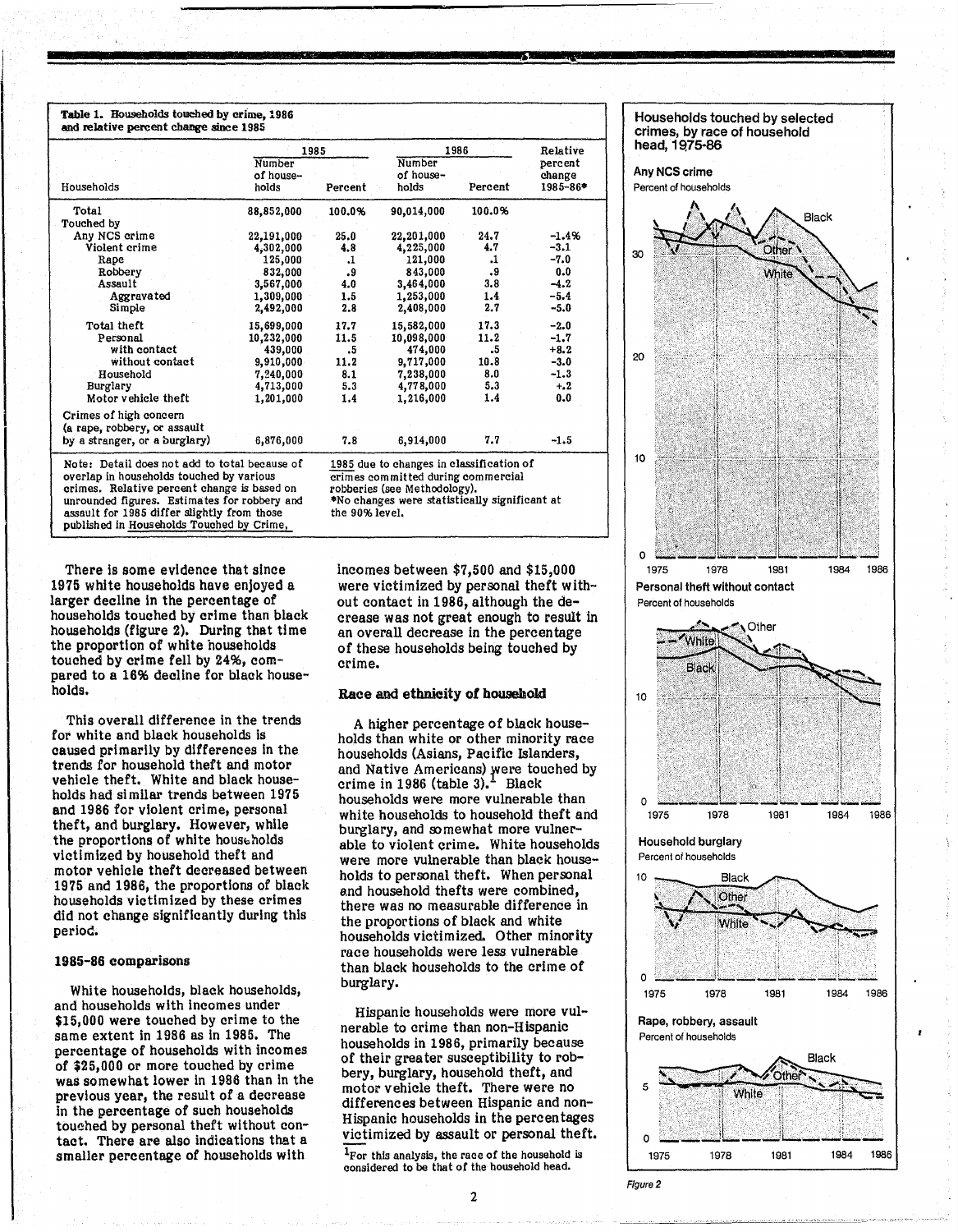| Table 2. Number and percent distribution of households touched by crime, by type of crime, 1975-86 |                            |                            |                            |                           |                            |                            |                            |                           |                           |                           |                           |                           |
|----------------------------------------------------------------------------------------------------|----------------------------|----------------------------|----------------------------|---------------------------|----------------------------|----------------------------|----------------------------|---------------------------|---------------------------|---------------------------|---------------------------|---------------------------|
| Percent of house-<br>holds touched by:                                                             | 1975                       | 1976                       | 1977                       | 1978                      | 1979                       | 1980                       | 1981                       | 1982                      | 1983                      | 1984                      | 1985                      | 1986                      |
| Any NCS crime                                                                                      | 32.0%                      | 31.5%                      | 31.3%                      | 31.3%                     | 31.3%                      | 30.0%                      | 30.0%                      | 29.3%                     | 27.4%                     | 26.0%                     | 25.0%                     | 24.7%                     |
| Violent crime<br>Rape<br>Robbery<br>Assault                                                        | 5.8<br>.2<br>1.4<br>4.5    | 5.6<br>.2<br>1.2<br>4.4    | 5.7<br>.2<br>1.2<br>4.7    | 5.7<br>. 2<br>1.1<br>4.6  | 5.9<br>.2<br>1.2<br>4.8    | 5.5<br>.2<br>1.2<br>4.4    | 5.9<br>.2<br>1.3<br>4.7    | 5.6<br>.2<br>1.4<br>4.5   | 5.1<br>. .<br>1.1<br>4.2  | 5.0<br>.2<br>1.0<br>4.1   | 4.8<br>٠٠<br>.9<br>4.0    | 4.7<br>٠.<br>٠9<br>3.8    |
| Personal theft<br>Household theft<br>Burglary<br>Motor vehicle theft                               | 16.4<br>10.2<br>7.7<br>1.8 | 16.2<br>10.3<br>7.4<br>1.6 | 16.3<br>10.2<br>7.2<br>1.5 | 16.2<br>9.9<br>7.2<br>1.7 | 15.4<br>10.8<br>7.1<br>1.6 | 14.2<br>10.4<br>7.0<br>1.6 | 13.9<br>10.2<br>7.4<br>1.6 | 13.9<br>9.6<br>6.9<br>1.6 | 13.0<br>8.9<br>6.1<br>1.4 | 12.3<br>8.5<br>5.5<br>1.4 | 11.5<br>8.1<br>5.3<br>1.4 | 11.2<br>8.0<br>5.3<br>1.4 |
| Households touched by<br>crime (in millions)<br>Households in U.S.<br>(in millions)                | 23.377<br>73.123           | 23.504<br>74.528           | 23.741<br>75.904           | 24.277<br>77.578          | 24.730<br>78.964           | 24.222<br>80.622           | 24.863<br>82.797           | 24.989<br>85.178          | 23.621<br>86.146          | 22,806<br>87.791          | 22.191<br>88.852          | 22.201<br>90.014          |

Note: Detail does not add to total because of overlap in households

touched by various crimes. The estimate for assault for 1985 was revised

from last year's report (see Methodology).

#### Family income

Households with higher incomes had greater vulnerability to crime victimization than those with lower incomes, almost entirely because of their greater vulnerability to crimes of personal theft. The percentage of households with incomes of \$25,000 and over touched by personal theft was almost twice that of households with incomes under \$7,500 (table 4). Despite differing risks for personal theft, households at all income levels appeared equally susceptible to household theft.

Households with incomes below \$7,500 experienced violent crimes and burglaries to a greater degree than did households in higher income categories.

|                                     |       |                        |       | Ethnicity of house-<br>hold head |          |
|-------------------------------------|-------|------------------------|-------|----------------------------------|----------|
| Percent of households               |       | Race of household head | Non-  |                                  |          |
| touched by:                         | White | Black                  | Other | <b>H</b> ispanic                 | Hispanic |
| Any NCS crime                       | 24.4% | 27.4%                  | 23.2% | 24.5%                            | 28.1%    |
| Violent crime                       | 4.6   | 5.4                    | 4.1   | 4.7                              | 5.5      |
| Rape                                | ،1    | $\cdot$ <sub>3</sub>   | .1    | $\cdot$                          | .3       |
| Robbery                             | .9    | 1.5                    | 1.1   | و.                               | 1.8      |
| Assault                             | 3.9   | 4.0                    | 3.1   | 3.9                              | 3.7      |
| Aggravated                          | 1,3   | 1.8                    | 1.1   | 1.4                              | 1.6      |
| Simple                              | 2.7   | 2.4                    | 2.2   | 2.7                              | 2,3      |
| Total theft                         | 17.4  | 16.8                   | 16.8  | 17.3                             | 18.3     |
| Personal theft                      | 11.4  | 10.0                   | 11.3  | 11.3                             | 10.8     |
| Household theft                     | 7.9   | 9.1                    | 8.1   | 7.9                              | 10.0     |
| Burglary                            | 5.0   | 7.6                    | 5.0   | 5.2                              | 7.3      |
| Motor vehicle theft                 | 1.2   | 2.2                    | 1.4   | 1.3                              | 2.1      |
| Serious violent crime <sup>a</sup>  | 2.2   | 3.4                    | 2.3   | 2.3                              | 3.6      |
| Crimes of high concern <sup>b</sup> | 7.4   | 10.3                   | 7.4   | 7.5                              | 10.6     |

|                                      | Annual family income |                       |                        |                     |       |                                 |       |                |              |       |           |  |
|--------------------------------------|----------------------|-----------------------|------------------------|---------------------|-------|---------------------------------|-------|----------------|--------------|-------|-----------|--|
| Low                                  |                      | Medium                |                        | High                |       | Region                          |       |                |              |       |           |  |
| Percent of households<br>touched by: | Under<br>\$7,500     | $$7,500-$<br>\$14,999 | $$15,000-$<br>\$24,999 | \$25,000<br>or more | Urban | Place of residence*<br>Suburban | Rural | North-<br>east | Mid-<br>west | South | West      |  |
| Any NCS crime                        | 22.5%                | 23.1%                 | 25.0%                  | 27.9%               | 28.5% | 24.2%                           | 20.0% | 18.9%          | 24.8%        | 25.1% | 29.8%     |  |
| Violent crime                        | 5.6                  | 4.8                   | 4.6                    | 4.6                 | 5.5   | 4.5                             | 3.9   | 3.7            | 4.9          | 4.6   | 5.6       |  |
| Rape                                 | .3                   | $\cdot^2$             | .1                     | .1                  | .2    | .1                              | .1    | .1             | .2           | .1    | $\cdot^2$ |  |
| Robbery                              | 1,3                  | 1.1                   | .8                     | .8                  | 1.4   | .8                              | .5    | .9             | 9.           | .8    | 1.1       |  |
| Assault                              | 4.4                  | 4.0                   | 3.8                    | 3.9                 | 4.2   | 3.7                             | 3.5   | 2,8            | 4.0          | 3.9   | 4.6       |  |
| Aggravated                           | 1.8                  | 1.4                   | 1.3                    | 1,3                 | 1.8   | 1.2                             | 1.2   | 1.0            | 1.4          | 1.5   | 1.6       |  |
| Simple                               | 2.8                  | 2.7                   | 2.7                    | 2.8                 | 2.7   | 2.7                             | 2.6   | 2.0            | 2.9          | 2.6   | 3.2       |  |
| Total theft                          | 14.0                 | 15.4                  | 18.1                   | 20.6                | 19.6  | 17.4                            | 13.9  | 12.4           | 17.3         | 17.7  | 21.7      |  |
| Personal theft                       | 7.9                  | 9.1                   | 11.7                   | 14.4                | 12.3  | 11.7                            | 8.7   | 8.4            | 11.6         | 11.4  | 13.3      |  |
| Household theft                      | 8.0                  | 7.9                   | 8.3                    | 8.5                 | 9.9   | 7.4                             | 6.6   | 5.3            | 7.7          | 8.1   | 11.1      |  |
| Burglary                             | 6.7                  | 5.5                   | 5.1                    | 5.0                 | 6.2   | 4.8                             | 4.9   | 3.3            | 5.3          | 5.8   | 6.5       |  |
| Motor vehicle theft                  | ٠9                   | 1.4                   | 1.3                    | 1.6                 | 1.9   | 1.3                             | .6    | 1.4            | 1.4          | 1.1   | 1.5       |  |
| Serious violent crime <sup>a</sup>   | 3,2                  | 2.5                   | 2.2                    | 2.1                 | 3.2   | 2.1                             | 1.7   | 1.9            | 2.3          | 2.4   | 2.8       |  |
| Crimes of high concern <sup>b</sup>  | 8.9                  | 7.8                   | 7.4                    | 7.6                 | 9.2   | 7.2                             | 6.3   | 5.4            | 7.5          | 8.1   | 9.5       |  |

3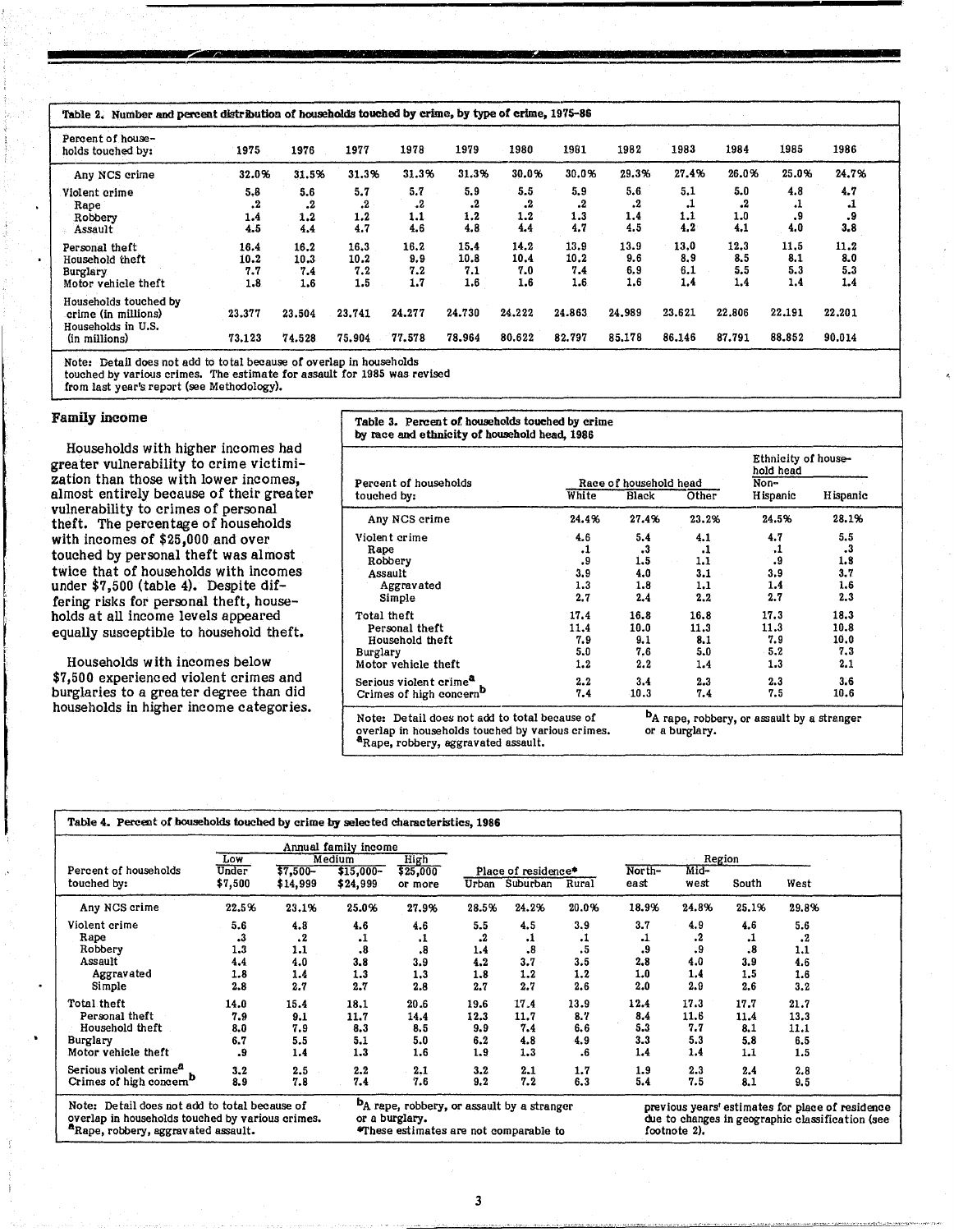#### Place of residence

As in previous years, in 1986 households in urban areas were the most susceptible to criminal victimization, while households in rural areas were the least susceptible. For most types of cri me, suburban households were less vulnerable than urban households but more vulnerable than rural households. There was, however, no measurable difference between the percentage of urban and suburban households touched by personal theft; nor were there measurable differences in the percentages of suburban and rural households victimized by assault or burglary.

In 1986, 1 in 71 urban households had a member who was the victim of a robbery, compared with  $1$  in  $125$  suburban households and 1 in 200 rural households.

#### Region

Households in the Northeast were the least vulnerable to crime in 1986 (19%), while those in the West were the most vulnerable (3096). About 2596 of the households in the Midwest and South were touched by crime in 1986.

Households in all regions were about as likely to have a member suffer a robbery or to have a motor vehicle stolen. Northeastern households were less likely than households in other regions to be victimized by theft or burglary or to have a member victimized by assault.

Western households were more vulnerable than Midwestern households to crimes of theft (22% vs. 1796) and burglary (696 vs. 5%) and were more vulnerable than Southern households to crimes of theft (2296 vs. 1896) and simple assault (3.2% vs. 2.6%).

#### Size of household

In general, the more people in a household, the greater is its vulnerability to crime (table 5). This tendency is more pronounced for personal crimes than for household crimes because larger households have more members at risk for personal crimes; but each household, regardless of size, is at risk for household crimes.

Vulnerability to personal crime victimization generally does not increase

at a rate proportional to increases in household size. For example, in 1986, the percentage of six-or-more-person households touched by personal theft was only about three times that of oneperson households.

One reason why personal crime victimization is not simply proportional to household size is that many households with 2 or more members include children under 12 years of age. Crimes against such young children are not included in the measurement of households touched by crime. $3 \text{ In addition}$ , differences in demographic characteristics and lifestyles among different size households will affect the degree to which they are touched by crime because both are related to crime vulnerability.

The relationship between household size and vulnerability to crime shown in past years also held for 1986:

o Fewer than 1 in 5 single-person households were touched by crime in 1986, compared to almost 2 in 5 households with 6 or more people.

o Households with six or more members were about three times more likely than single-person households to be touched by violent crime (9% vs. 396) and  $2\frac{1}{2}$ times as likely to be touched by personal or household theft (29% vs. 1196).

As in previous years, the percentages of households of different sizes touched by crime varied least for burglary. In 1986, 5% of single-person households were burglarized one or more times, compared to 796 of households with six or more members.

#### Crimes of high concern

In 1986, 1 in 13 households in the Nation was burglarized or had a mem-

<sup>3</sup>Crimes against children under age 12 are excluded from the National Crime Survey because asking sensitive questions about victimization might be stressful to the child or the parents, possibly discouraging the adults' participation in the survey.

| Table 5. Percent of households touched by<br>selected crimes, by size of household, 1986 |                                   |                   |                |       |  |  |  |  |
|------------------------------------------------------------------------------------------|-----------------------------------|-------------------|----------------|-------|--|--|--|--|
| Percent of<br>households                                                                 | Number of persons<br>in household |                   |                |       |  |  |  |  |
| touched by:                                                                              |                                   | $2 - 3$           | $4-5$          | $6+$  |  |  |  |  |
| Any NCS crime                                                                            |                                   | 17.1% 24.0% 32.7% |                | 37.3% |  |  |  |  |
| Violent crime                                                                            | 2.9                               | 4.4               | 6.6            | 9.1   |  |  |  |  |
| Total theft                                                                              | 10.6                              | 16.8              | 24.1           | 28.7  |  |  |  |  |
| Personal theft                                                                           | 6.7                               | 10.9              | 16.0           | 18.4  |  |  |  |  |
| Household theft                                                                          | 5.0                               | 7.8               | $10.8^{\circ}$ | 14.9  |  |  |  |  |
| Burglary<br>Motor vehicle                                                                | 4.9                               | 5.0               | 6.2            | 6.9   |  |  |  |  |
| theft                                                                                    | و.                                | 1.3               | 1.7            | 2.3   |  |  |  |  |

ber who was the victim of a violent crime (rape, robbery, or assault) committed by a stranger. These crimes, which many people consider the most threatening, have been designated "crimes of high concern" in this report.

**••** 

In 1986, as in previous years, black, low-income, and urban households were the most likely to be victims of crimes of high concern. Households in the Northeast were the least vulnerable to cri mes of high concern, while households in the West were the most vulnerable. Similar percentages of Southern and Midwestern households were touched by crimes of high concern.

From 1981, when 10.5% of all households were touched by a crime of high concern, to 1984, the percentage of households touched by such crimes decreased steadily. It was unchanged between 1984 and 1986. There is some evidence that the decrease between 198] and 1986 was relatively greater for black households than for white households (figure 3).

#### Factors affecting trends

As discussed in previous reports, changes in American society can have an effect on the percentage of households touched by crime. How Americans live affects these estimates because this influences how crime is distributed across society.

American society is extremely mobile. People are constantly moving into and out of different households, creating new households, and merging existing households. For some time the population has been moving away from urban areas into suburban and rural areas. Between 1975 and 1985 the percentage of households located in urban areas fell from 32% to 29% of all households, while suburban and rural households increased from 68% to 7196 of all American households.

During the 1975-86 period the average American household has decreased in size. One-person households represented 21% of all households in 1975, but 24% in 1986. The percentage of households containing six or more people fell from 796 to 4% during this period. These movements shift popula tion from households more vulnerable to crime--Iarger ones and those in urban areas--to those less vulnerable- smaller ones and those in suburban orrural areas.

The percentage of households touched by crime is probably lower than it would have been had these population

<sup>2</sup>Estimates for 1986 of households in urban, suburban, and rural areas are not comparable to those of previous years. Geographic codes for 1986 esti-mates are based on 1980 Census definitions, while previous years are based on 1970 Census definitions. Some areas that were considered rural in 1970 were coded suburban in 1980, and some 1970 suburban areas became urban in 1980.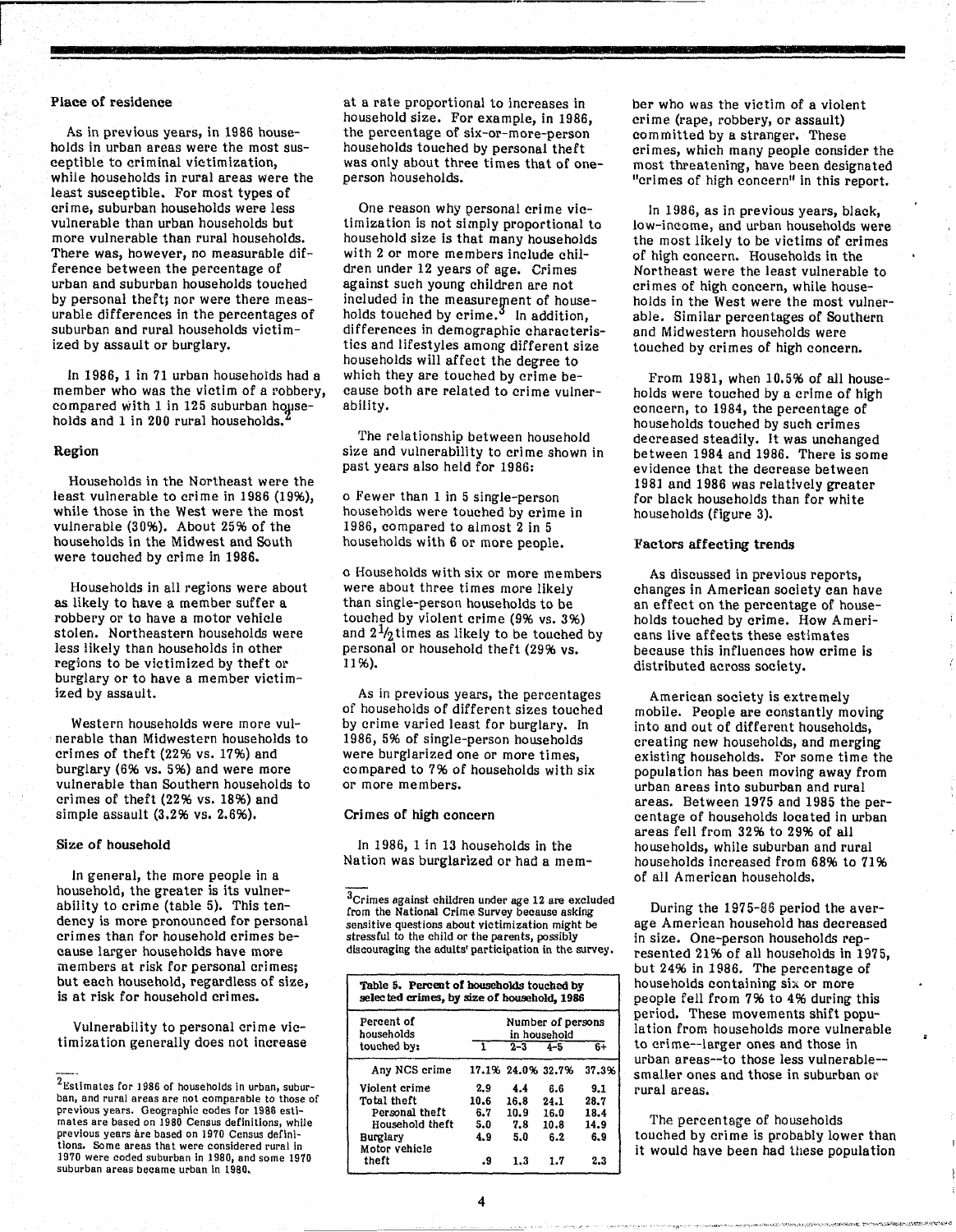

#### Figure 3

shifts not occurred. For example, if the size distribution of American households the same in 1986 as in 1975, then the estimate of households touched by crime would have been  $25.5\%$  rather than  $25.0\%$ . <sup>4</sup> This adjusted estimate, however, Is still significantly below the 1975 estimate of 32.096 of households touched by crime.

#### Methodology

!

The households-touched-by-crime Indicator wae developed by the Bureau of Justice Statistics in 1981 to improve our understanding of the impact of crime on our society.<sup>3</sup> The household was chosen as the unit of analysis because crimes such as burglary are ori mes against an entire household and crimes against persons affect not only the victim but also members of the victim's household.

Households-touched-by-crime estimates are derived from National Crime Survey (N CS) statistics on rape, personal robbery, assault, household burglary, personal and household theft, and motor vehicle theft.<sup>0</sup> Because the NCS counts only crimes for which the victim can be interviewed, homicide is not counted. Its exclusion does not

<sup>6</sup>These crimes are defined in Measuring Crime, BJS Bulletin, NCJ-75710, February 1981. As used in this report the term "theft" Is synonymous with the term "larceny" used in previous reports.

noticeably affect the estimates. If each of the homicides during 1986 had touched a different household and if these households had been touched by no other crime (the largest possible effect), then the inclusion of homicides in these findings would not have raised the overall percentage of households touched by crime  $(24.7%)$  by as much as 0.0596.

other crimes against persons or their households such as fraud, confidence games, kidnaping, and arson are not included in this analysis because they are not measured by the NCS.

Traditional measures of crime are in the form of volumes or rates. Data on the volume of crime have limited usefulness because the size of the population is not taken into account. Ratesexpressed in the NCS as crimes per 1,000 households or per 1,000 personsautomatically correct for different population sizes, but they do not show whether a given amount of crime is widely spread or highly concentrated within a limited population.

For each type of crime examined, a household is counted only once regardless of how many times that household was victimized. For example, if a household was burglarized twice and one of its members robbed once during the year, it is counted once for households touched by burglary even though it was victimized twice by burglary. It is also counted once for households touched by robbery. Finally, it is counted once in the overall measure, households touched by crime.

Consequen tly, the householdstouched-by-crime estimate for 1986  $(24.7%)$  is less than the sum of the estima tes for households touched by personal crimes (14.6%) and those touched by household crimes (13.5%) because 3.496 of U.S. households were victims of both personal and household crimes. Similarly, because about 1.396 of the U.S. households were touched by both personal theft and violence, the sum of households touched by personal theft (11.2%) and those touched by violence (4.796) exceeds the estimate of those touched by personal crime (14.696).

7prellminary estimates for 1986 indicate that homicides increased by 9% from the 18,976 that occurred in 1985 (Uniform Crime Reports, Federal Bureau of Investigation, 1986).

All data in this bulletin are from the National Crime Survey except those specifically attributed to other sources. The NCS is an ongoing survey conducted for the Bureau of Justice Statistics. Interviews are conducted at 6-month intervals with all occupants age 12 and over in about 49,000 housing units (101,000 persons). Because the NCS does not obtain inf()rmation about crimes against persons under age 12, households experiencing only these crimes are not included in the estimate of households touched by crime.

ISBN 45578-70205-0-0-0-0-0-0-0-0-0-0

For 1986 the NCS crime classification protocol was changed to improve classification of crimes occurring during commercial robberies. Prior to 1986, persons injured during a commercial robbery but who lost no property themselves were considered to have been victimized by robbery. Such incidents are now counted as assaults. Additionally, persons threatened in commercial robberies are also now counted as victims of attempted assault. Previously these incidents were excluded. Estimates for 1985 in this report have been adjusted to be equivalen t to the 1986 estima tes. The net effect of these changes on the estimates in 1985 was -196 for robbery and +296 for assault.

The estimates in this bulletin are derived from sample survey data, and they are subject to sampling variation.<sup>8</sup> Because the procedure used to produce estimates of households touched by crime differs from that for victimization ra tes, the householdstouched data have standard errors about 896 higher than those for victimization rates with the same population bases even though they are derived from the same sample survey.

<sup>&</sup>lt;sup>4</sup>This analysis assumes that in each category of household size, the percent of households touched by crime in 1986 would be unchanged, given the size distribution for all households that existed In 1975.

<sup>5</sup>The Prevalence of Crime, Bureau of Justice Statistics Bulletin, NCJ-75905, March 1981.

 ${}^{8}$ Details of the NCS sample design, the standard error computation, and the customary estimation procedure for victimization rates and counts may be found in appendix III of the BJS report Criminal Victimization in the United States, 1985, NCJ-104273, May 1987.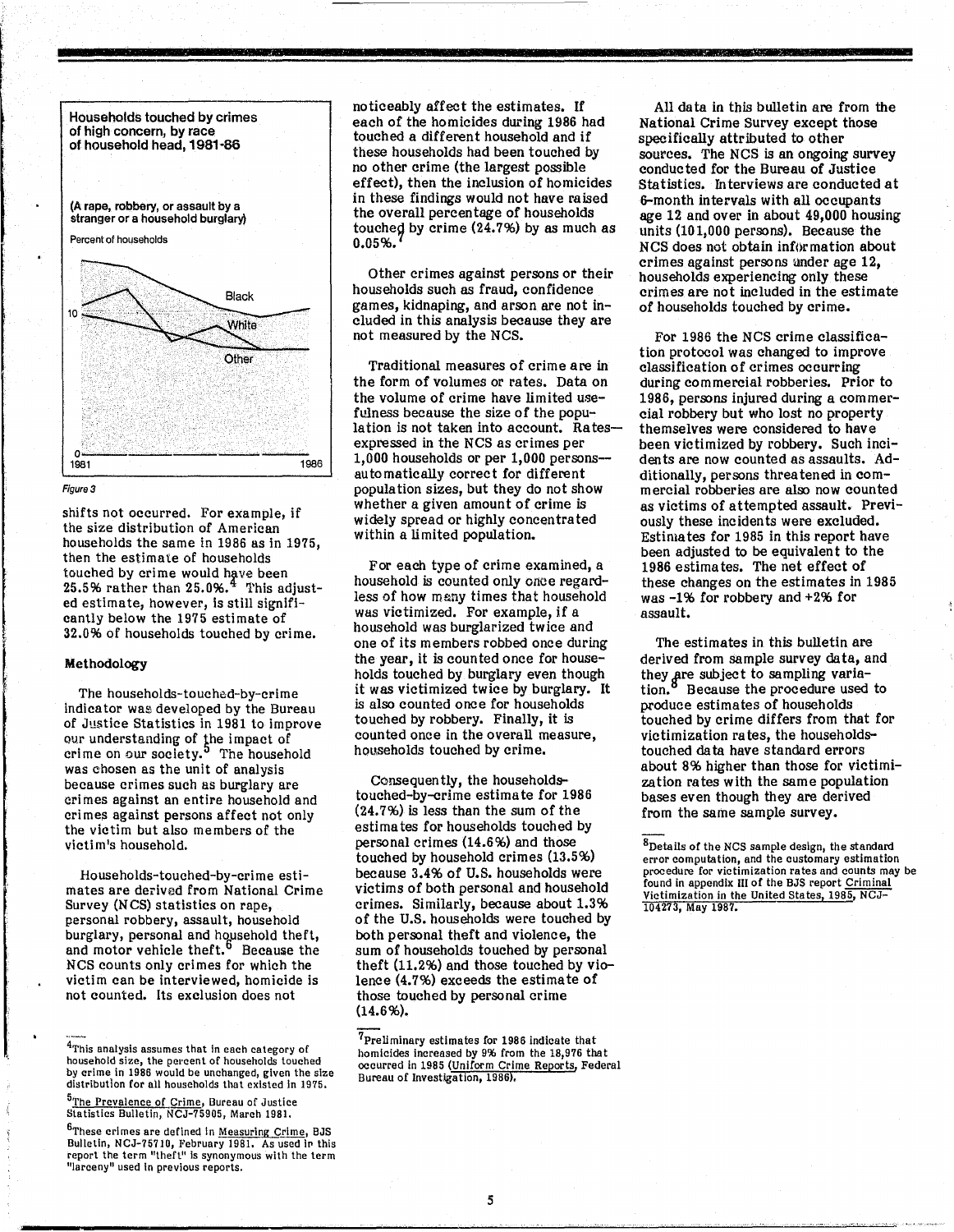Comparisons presented in this report were determined to be statistically significant at the 95% confidence level, meaning that the estimated difference is greater than twice the standard error. statements of comparison qualified by language such as "somewhat," "some evidence," or "some indication" indicate statistical significance at the 90% level (1.6 standard errors).

The estimates are also subject to response errors, including crimes that are forgotten or withheld from the interviewer. Such response errors tend to cause understated counts of households touched by crime.

 $9A$  more detailed description of the procedures used to estimate households touched by crime appears in an unpublished memorandum prepared by the U.S. Bureau of the Census. The memorandum Is available from the author, Michael Rand, *clo* Bureau of Justice Statistics, 633 Indiana Avenue, N.W.,<br>Washington, D.C. 20531, telephone (202) 724-7774.

Bureau of Justice Statistics Bulletins are prepared principally by the staff of BJS. This bulletin was written by Michael R. Rand. Statistical assistance was provided by Anita Timrots and Gertrude Thomas. Frank D. Balog edited the bulletin. Marilyn Marbrook, publications unit chief, administered production assisted by Tina Dorsey, Jeanne Harris, Arlene F. James, and Sara E. Smith.

June 1987, NCJ-105289

The Assistant Attorney General, Office of Justice Programs, coordinates the criminal and juvenile justice activities of the following program Offices and Bureaus: the Bureau of Justice Statistics, National Institute of Justice, Bureau of Justice Assistance, Office of Juvenile Justice and Delinquency Prevention, and the Office of Victims of Crime.

#### New releases from BJS

• The Federal civil justice system, Bulletin, NCJ-104769, 5/87

• Sentencing and time served: Federal offenses and offenders, Special Report, NCJ-101043, 5/87

• Recidivism of young parolees, BJS Special Report, NCJ-104916, 5/87 e Criminal victimization in the U.S.,

1985, NCJ-104273, 5/87 • Prisoners in 1986, BJS Bulletin, NCJ-

104864,5/87 • Automated fingerprint identification systems: Technology and policy issues, NCJ-104342, 5/87

• Robbery victims, BJS Special Report, NCJ-104638, 4/87

• Series crimes: Report of a field test, BJS Technical Report, NCJ-104615, 1/87

• Historical corrections statistics in the U.S., 1850-1984, NCJ-102529, 4/87 e Justice expenditure and employment, 1985 BJS Bulletin, NCJ-104460, 3/87  $\bullet$  Lifetime likelihood of victimization, BJS Technical Report, NCJ-104274, 3/87



**'I** 

Crime and Justice Facts, 1985 summarizes much of what BJS has learned about crime and justice in the United States through December 31, 1985. It is intended to bridge the gap between the first and second editions of the Report to the Nation on Crime and Justice, a comprehensive statistical portrait of crime and justice in the United States, first published in October 1983.

Crime and Justice Facts, 1985 may be ordered (NCJ-I00757) from the Justice Statistics Clearinghouse, NCJRS, P.O. Box 6000, Rockville, MD 20850, tollfree 800-732-3277 (local number 301-251-5500). Postage and handling are charged for bulk orders.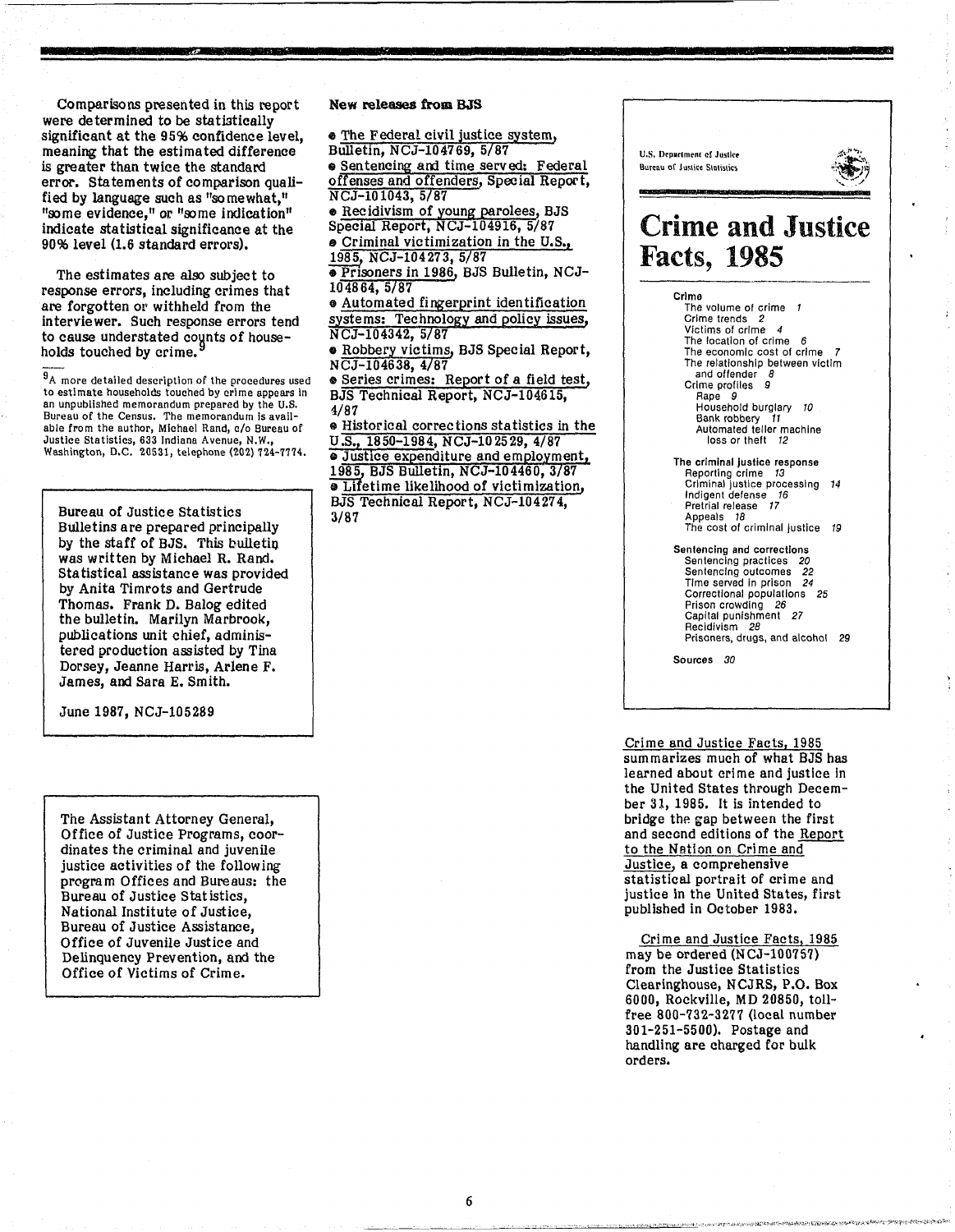### Bureau **of** Justice Statistics reports

(revised July 1987)<br>Call toll-free 800-732-3277 (local<br>251-5500) to order BJS reports, to be added<br>to one of the BJS mailing lists, or to speak<br>to a reference specialist in statistics at the Justice Statistics Clearinghouse, National Criminal Justice Reference Service, Box 6000, Rockville, MD 20850. Single copies of reports are free; use NCJ number to order. Postage and handling are charged for bulk orders of single reports. For single copies of multiple tities, up to 10 tliles are free; 11-40 titles \$1 0; more than 40, \$20; libraries call for special rates. Public-use tapes of BJS data sets and

other criminal justice data are available from the Criminal Justice Archive and Information Network, P.O. Box 1248, Ann Arbor, MI481 06 (313-763-5010).

#### National Crime Survey

- Criminal victimization in the U.S.
- 1985 (final report), NCJ-104273, 5/87<br>1984 (final report), NCJ-100435, 5/86<br>1983 (final report), NCJ-96459, 10/65<br>1983 (final report), NCJ-96459, 10/85<br>1982 (final report), NCJ-92820, 11/84
- 
- 
- 
- *BJS special reports*:<br> Robbery victims, NCJ-104638, 4/87<br> Violent crime by strangers and nonstrangers,<br> NCJ-103702, 1/87
- Preventing domestic violence against women,
- NCJ.l02037,6/66 Crime prevention measures, NCJ.l 00438. 3/86
- The use of weapons In committing crimes, NCJ.99643. 1/66 Reporting crimes to the police, NCJ.99432.
- 12/85 Locating city, suburban, and rural crime, NCJ.
- 
- 99535, 12/85 The risk of violent crime, NCJ.97119. 5/85 The economic cost of crime to victims, NCJ. 93450.4/84
- Family violence, NCJ·93449. 4/84
- BJS bulletins:
- Households touched by crime, 1966 NCJ.l05269. 6/87
- Criminal Vlctlmlzation,1984, NCJ.96904. 10/65 The crime of rape, NCJ.96777. *3/85*  Household burglary, NCJ-96021, 1/85<br>Criminal victimization, 1983, NCJ-93869, 6/84<br>Violent crime by strangers, NCJ-80829, 4/82<br>Crime and the elderly, NCJ-79614, 1/82<br>Measuring crime, NCJ-75710, 2/81
- Series crimes: Report of a field test (BJS<br>- technical report), NCJ-104615, 4/87<br>Crime and older Americans information package,<br>- NCJ-104569, \$10 domestic, 5/87
- 
- 
- Lifetime likelihood of victimization, (BJS tech-<br>·nical report), NCJ-104274, 3/87<br>Teenage victims, NCJ-103138, 12/86<br>Response to screening questions in the National<br>Crime Survey (BJS lechnical report), NCJ-
- 
- 97624.7/65 Victimization and fear of crime: World perspectives, NCJ.93672. 1/85 The National Crime Survey: Working papers. vol. I: Current and histOrical perspectives. NCJ.75374,8/62
- vol. II: Methologlcal stlldies. NCJ.90307. 12/64 Issues In the measurement of victimization, NCJ.74662,10/81
- The cost of negligence: Losses from preventable<br>household burglaries, NCJ-53527, 12/79<br>Rape victimization in 26 American cities,<br>NCJ-55878, 8/79
- 
- Criminal victimization in urban schools, NCJ.56396.8179
- An Introduction to the National Crime Survey,
- NCJ.43732.4176
- Local victim surveys: A review of the issues. NCJ.39973, 6/77
- Expenditure and employment
- BJS bulle/ins: 1985, NCJ.I04460. 3/87
- Justice expenditure and employment:<br>| 1983, NCJ-101776, 7/86<br>| 1982, NCJ-98327, 8/85
- Justice expenditure and employment In the U. S.: 1980 and 1981 extracts. NCJ.96oo7. 6/85 1971·79. NCJ.92596. 11/84

### **See order fonn on last page**

\*U.S, G.P,O. 1987-181-478.60011

#### Corrections

- BJS bulletins and spacial reports: Prisoners In 1986, NCJ.l04664, 5/67
- Imprisonment in four countries, NCJ-103967,<br>
2/87 2/87 Probation and parole, NCJ.l03663. 1/67
- Population density in State prisons, NCJ-103204, 12/66
- Capital punishment, 1985, NCJ-1027⊹≥, 11/86<br>State and Federal prisoners, 1925-85, NCJ.l02494,11/86
- Prison admission and releases, 1983, NCJ.l 00562. 3/66
- Capital punishment 1984, NCJ-98399, 8/85<br>Examining recidivism, NCJ-96501, 2/85<br>Returning to prison, NCJ-95700, 11/84 Time served In prison, NCJ·93924, 6/84
- 1984 census of State adult correctional
- facilities,NCJ-105585, 7/87<br>Historical corrections statistics in the U.S., 1850-<br>1984, NCJ-102529, 4/87
- Prisoners in State and Federal Institutions on<br> Dec. 31, 1984, NCJ-103768, 3/67<br>Capital punishment 1984 (final), NCJ-99562, 5/86<br>Capital punishment 1983 (final), NCJ-99561, 4/86
- 1979 survey Llinmates of State correctional facilities and 1979 census of State correctional facilities:
- BJS special reports: The prevalence of imprisonment, NCJ-93657.<br>7/85
- Career patterns in crime, NCJ-88672, 6/83<br>Career patterns in crime, NCJ-88672, 6/83 BJS bulletins:
- Prisoners and drugs, NCJ·67575. 3/63 Prisoners and alcohol, NCJ-86223, 1/83<br>Prisons and prisoners, NCJ-80697, 2/82<br>Veterans in prison, NCJ-79232, 11/81
- Census of /alls and survey of /all Inmates:<br>
Jail Inmates, 1985, NCJ-105586.7/87<br>
Jail Inmates, 1984, NCJ-101094, 5/86<br>
Jail Inmates, 1983 (BJS bulletin), NCJ-99175.<br>
11/85
- The 1983 Jail census (BJS bulletin), NCJ·95536,
- 11/84 Census of Jails, 1978: Data for individual Jails,<br>vols. HV, Northeast, North Central, South, West,<br>NCJ-72279-72282, 12/81
- Profile of Jail Inmates, 1978, NCJ.65412. 2/61

#### Parole and probation

- BJS bulletins: Probation and parole 1985, NCJ-103683. 1/87
- Setting prison terms, NCJ-76218, 8/83
- Recidivism of young parolees (BJS special<br>report). NCJ-104916, 5/87
- Parole In the U.S., 1980 and 1981, NCJ·67367.3/86
- Characteristics of persons entering parole during 1976 and 1979, NCJ·87243. 5/63
- Characteristics 0/ the parole population, 1976. NCJ.66479.4/61
- Children In custody:
- Public juvenile facilities, 1985 (bulletin).
	- NCJ·102457.10/66 1982·83 census of juvenile detention and correctional facilities, NCJ-101686, 9/86

#### **Courts**

- BJS bulletins:
- 
- The growth of appeals: 1973-83 trends,<br>| NCJ-96381, 2/85<br>Case filings in State courts 1983, NCJ-95111, 10/64
- BJS special reports:
- Felonycase-processingtime, NCJ-101985, 8/86<br>Felony sentencing in 18 local<br>\_jurisdictions, NCJ-97681, 6/85<br>The prevalence of guilty pleas, NCJ-96018,
- 
- 12/84
- Sentencing practices in 13 States, NCJ-95399,<br>10/84
- 
- 
- 
- 
- 10/84<br>
Criminal defense systems: A national<br>
survey, NCJ-94630, 8/84<br>
Habeas corpus, NCJ-92948, 3/84<br>
State court caseload statistics, 1977 and<br>
1981, NCJ-97587, 2/83<br>
National criminal defense systems study,<br>
NCJ-94702,
- 
- State court model statistical dictionary, Supplement, NCJ.98326. 9/65 1 st edition, NCJ·62320. 9/60
- Slate court organization 1980, NCJ'76711, 7/82

#### Privacy and security

- Computer crime:
- BJS speaial reports:
- Electronic fund transfer fraud, NCJ-96666, 3/85 Electronic fund transfer and crime, NCJ·92660. 2/84
- Electronic fund transfer systems fraud,
- 
- NCJ'l 00461,4/86 Computer security techniques, NCJ·84049. *9/82*
- Electronic fund transfer systems and crime, NCJ-83736. 9/82
- Expel1 witness manual, NCJ.77927, 9/61 Criminal Justice resource manual, NCJ·61550. *12179*
- Privacy and security of criminal history Information: Compendium of State legislation: 1984 overview, NCJ-96077, 9/85
- Criminal Justice Information policy:
- Automated fingerprint Identification systems: Technology and policy Issues, NCJ.l04342,
- 4/87 Criminal Justice "hot" 11109, NCJ·101850. 12/66 Data quality pOlicies and procedures: Proceedings 01 a BJS/SEARCH conference, NCJ.l01649.12/86
- 
- 

Inteiligonco and Investigative records, NCJ·95767.4/85 Victim/witness legislation: An overview,

NCJ.94365. 12/84

Federal Justice statistics

Federal offenses and offenders

Sentencing and time served,<br>NCJ-1011043, 5/87

Bank robbory, NCJ.94463, 8/64

NCJ.l01651.7/67

BJS special reports:

1/65 BJS bulletins:

General

10/64

Crime control and criminal records (BJS special<br>report), NCJ-99176, 10/65<br>State criminal records repositories (BJS<br>technical report), NCJ-99017, 10/85<br>Data quality of criminal history records, NCJ-<br>98079, 10/85

Information policy and crime control strategies<br>(SEARCH/BJS conference), NCJ-93926.

Research access to criminal justice data, NCJ·64154. 2/83 Privacy and juvenile Justice records, NCJ·84152.1/63

The Federal civil Justice systam (BJS bulletin), NCJ·l04769,7/67 Employer perceptions of workplace crime,

Pretrial release and misconduct, NCJ·96132.

Federal civil Justice statistics, NCJ·l04769, 5/67

Federal drug law violators, NCJ-92692, 2/84<br>Federal justice statistics, NCJ-80814, 3/82

BJS bulletins and special reports:<br>BJS telephone contacts '87, NCJ-102909, 12/86<br>Tracking offenders: White-collar crime,<br>NCJ-102867, 11/86

BJS annual report, fiscal 1986, NCJ-103985, 4/87<br>1986 directory of automated criminal justice<br>micromation systems, NCJ-102260, 1/87, \$20<br>Publications of BJS, 1971-84: A topical<br>bibliography, TB030012, 10/86, \$17.50<br>BJS Pub

Criminal victimization of District of Columbia residents and Capitol Hill employees, 1982-83,<br>NCJ-97982; Summary, NCJ-98567, 9/85<br>DC housahold victimization survey data base:

Study Implementation, NCJ.96595. S7.60 Documentation, NCJ.98596. \$6.40 User manual, NCJ.98597. \$8.20 How to gain access to BJS data (brochure). BC-000022.9/84

Report to the nation on crime and Justice: The dota, NCJ·67068. 10/83

Police employment and expenditure, NCJ.l00117.2/86 Tracking oHenders: The child victim, NCJ· 95765. 12/84 The severity of crime, NCJ-92326, 1/84<br>The American response to crime: An overview of criminal Justice systems, NCJ.91936. 12/83 Tracking offenders, NCJ-91572, 11/83<br>Victim and witness assistance: New State laws and the system's responso, NCJ·67934, 5/63